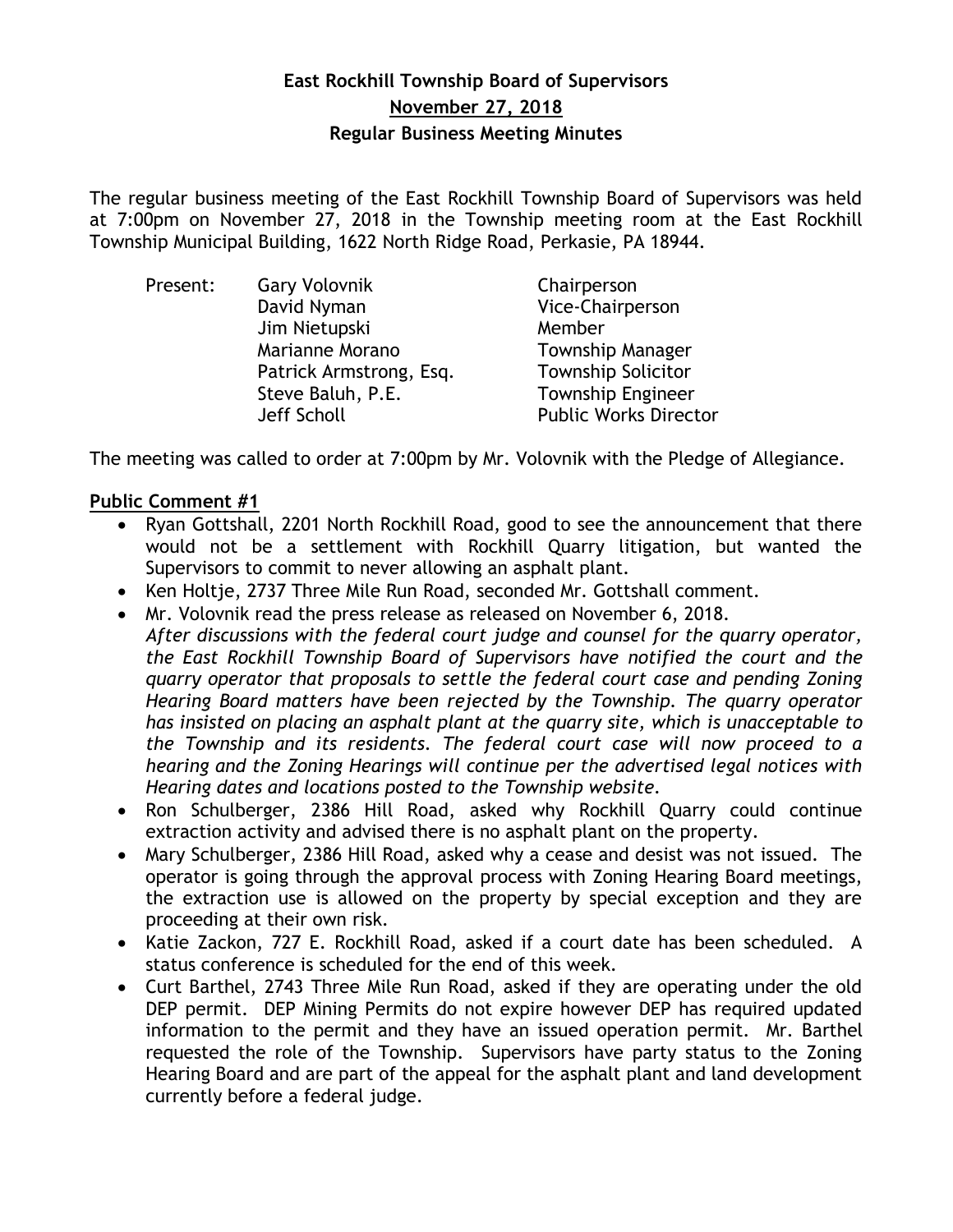- Josh Scheider, 754 E. Rockhill Road, asked if the DEP permit includes hours of operation. It could include hours of operation.
- Ryan Gottshall, 2201 N. Rockhill Road, stated that he believes the Township is sitting on their hands, suggesting research be done on stopping asphalt plants as West Rockhill and Plumstead have done; questioned why more stone is not being removed from the Rockhill Quarry site; that extraction is taking place in the Resource Protection Zone which used to be zoned Extraction; and have any permits been issued. A permit was issued to PP&L for work in the right-of-way.
- Mike Colkett, 50 Ridge Run Road, asked if anything was decided at the last Zoning Hearing. No, testimony continues.
- Sean Trotter, 33 Ridge Run Road, stated that he was informed by DEP that local ordinances govern hours, traffic, noise. Hours are limited for blasting only and Township curfew hours are 10pm to 7am.
- Josh Scheider, 754 E. Rockhill Road, stated that Mr. Nietupski has said to make your voices heard with the Judge and asked how that could be done.

# **Announcements:**

Mr. Volovnik announced that upcoming meetings are posted to the Township website calendar and agendas are sent out through news alerts with sign-up available on the home page.

An Executive Session was held on October 30, 2018, for ongoing litigation (Pierson).

# **Approval of Minutes and Bills Payable:**

# **Approval of Minutes from October 23, 2018 Budget and Regular Meeting**

**On motion** by Mr. Nietupski, seconded by Mr. Nyman, to adopt the meeting minutes from the Board of Supervisors' October 23, 2018 Budget and Regular Meeting as presented. With no additional discussion, all present voted in favor.

# **Payment of Unpaid Bills dated November 16, 2018 in the amount of \$191,925.95**

**On motion** by Mr. Nyman, seconded by Mr. Nietupski, to approve payment of the Bills List dated November 16, 2018 in the amount of \$191,925.95 as presented. With no additional discussion, all present voted in favor.

# **Planning Commission Report: Anne Fenley**

**Agenda and Draft Minutes November 1, 2018**: Mrs. Fenley reported the Planning Commission reviewed the Comprehensive plan draft survey. Surveys are recommended to be mailed first-class mail in January with results requested 3 weeks after mailing.

**Comprehensive Draft Survey:** A draft of the Comprehensive Plan Survey was provided to the Board with Planning Commission recommended revisions.

**On motion** by Mr. Nyman, seconded by Mr. Nietupski, to accept the survey as presented with the Township Manager deciding the most efficient way to mail the survey. With no additional discussion, all present voted in favor.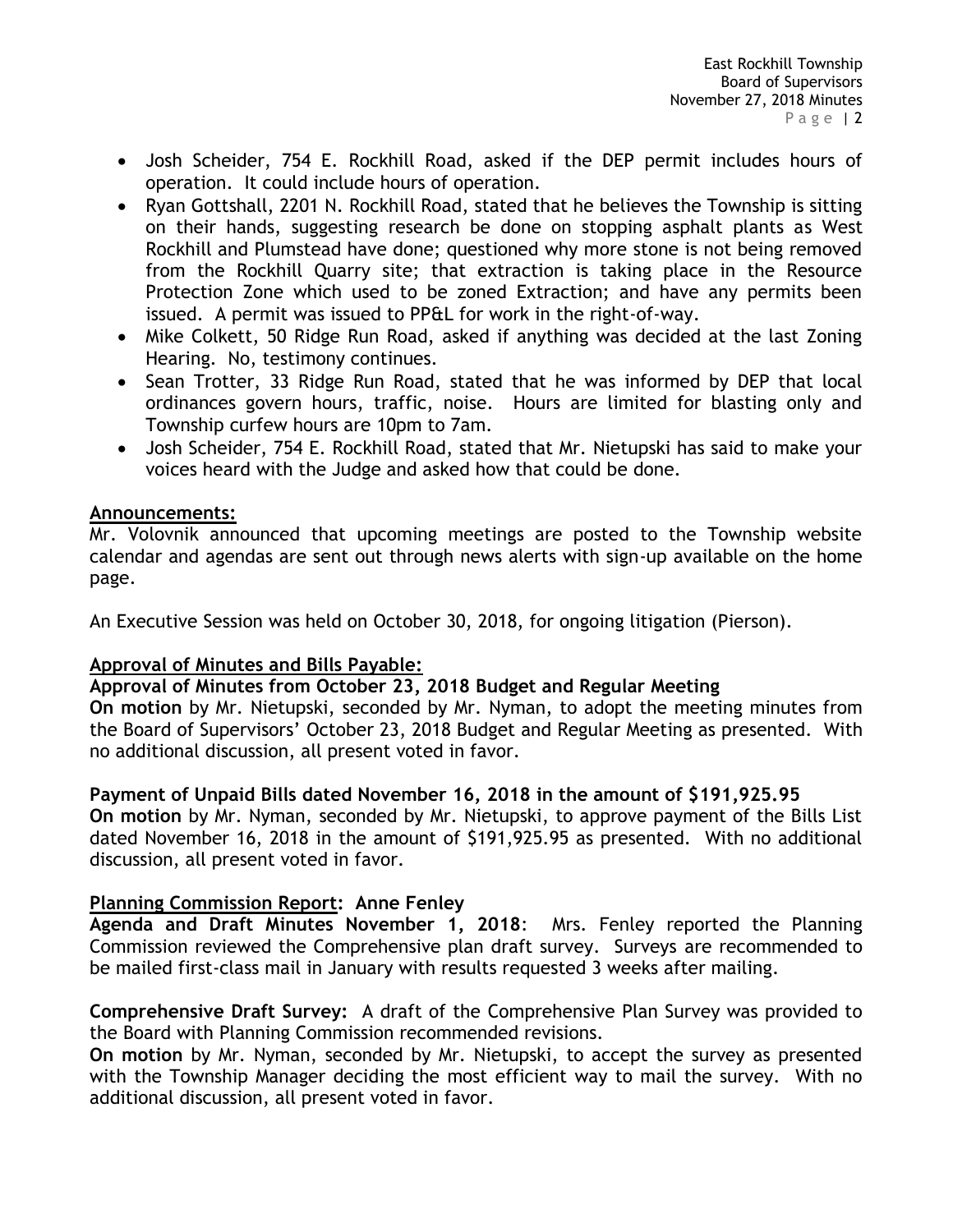**On motion** by Mr. Nyman, seconded by Mr. Nietupski, to approve the Planning Commission Report. With no additional discussion, all present voted in favor.

# **Pennridge Area Coordinating Committee Report: Gary Volovnik**

The October 25, 2018 PACC notes are on file. There will be no meetings in November and December.

**On motion** by Mr. Nyman, seconded by Mr. Nietupski, to approve the Pennridge Area Coordinating Committee Report. With no additional discussion, all present voted in favor.

# **Pennridge Wastewater Treatment Authority Report:**

The October 22, 2018 draft minutes and September 2018 flows are on file.

**On motion** by Mr. Nietupski, seconded by Mr. Nyman, to acknowledge receipt of the Pennridge Wastewater Treatment Authority Report. With no additional discussion, all present voted in favor.

### **Pennridge Regional Police Commission Report: Sergeant Maloney**

Sergeant Maloney shared the October, 2018 Pennridge Regional Police activity report. Mr. Nietupski noted as of October 2018 the Department has received 5,568 calls for service, responded to 303 accidents and had 402 offenses and 191 criminal charges. The report is on file.

**On motion** by Mr. Nietupski, seconded by Mr. Nyman, to approve the Police Commission Report. With no additional discussion, all present voted in favor.

# **Township Manager's Report: Marianne Morano**

**Draft Facebook Policy:** A draft Facebook policy was in Board packets should they like to consider continuing the page that was started in 2013 as a means of communication with news postings as they occur. With the updated website news alerts directly to subscribers is now available therefore it was recommended to deactivate the Facebook page.

**On motion** by Mr. Nyman, seconded by Mr. Nietupski, to approve the deactivation of the Facebook page. With no additional discussion, all present voted in favor.

#### **2019 Meeting Dates:**

Consensus was to approve advertising the 2019 Board of Supervisor regular meetings at 7:00pm on the fourth Tuesday of every month except for the month of December when the regular meeting shall be held on Thursday, December 19, 2019. The ReOrganization meeting will be held January 7, 2019 at 5:00pm and there will be no July 4, 2019 Planning Commission work session.

**2019 Preliminary Budget**: Mrs. Morano reviewed the 2019 proposed draft budget and advised the General Fund was presented with expenses exceeding revenue in the amount of \$42,948.00 due to expenses related to the Rockhill Quarry litigation with no road improvements being proposed in the general fund. Mr. Nyman noted this was the first time there was a deficit in his tenure as a Supervisor; there was an excess of \$110,000 in consultant expenses above 2018 budget; that there has been a 27% reduction in Township fund balance in 2018; there is a projected \$170,000 in litigation expenses for 2019 while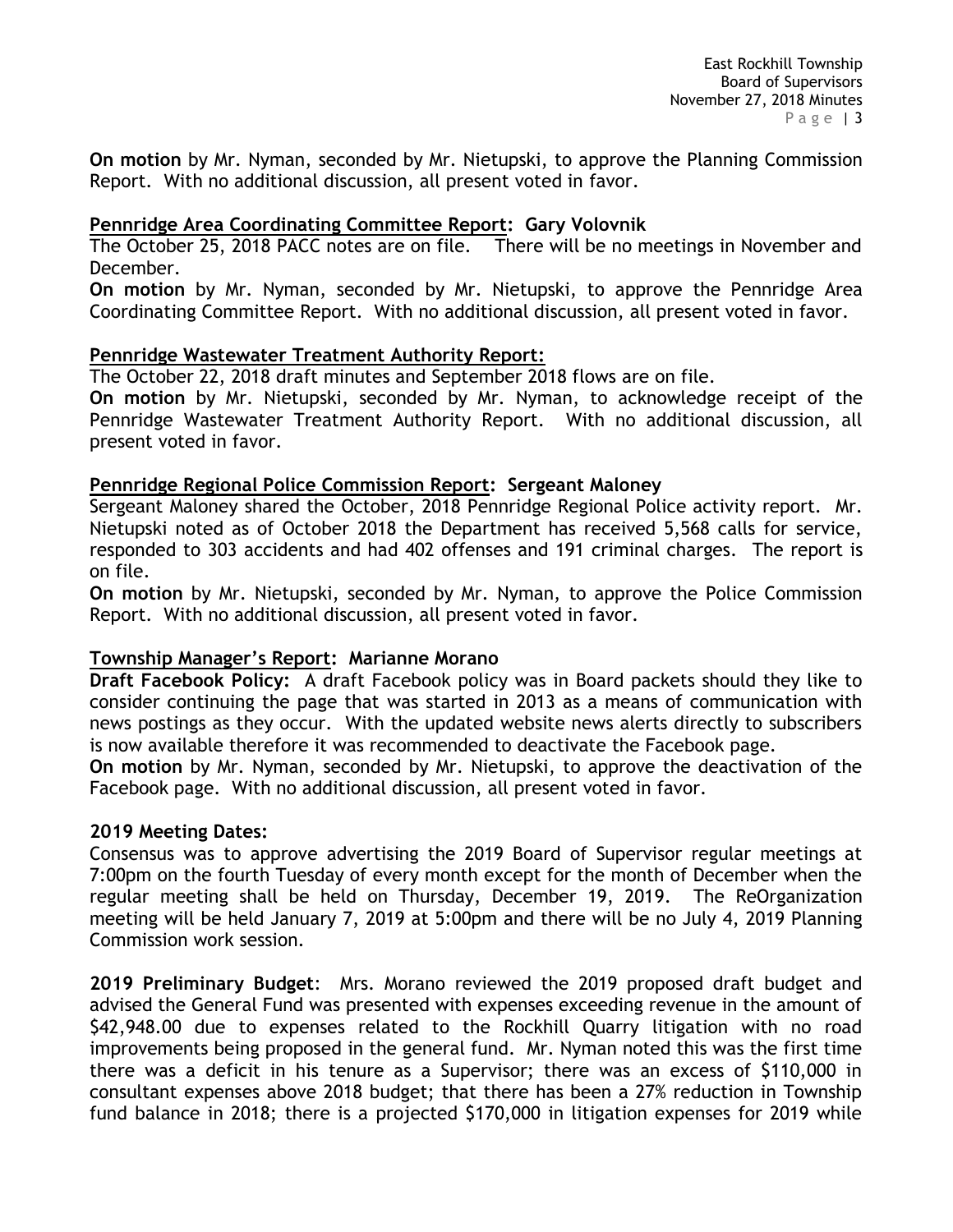the Township needs to continue all regular Township operations and therefore recommends 3 mil tax increase. Mr. Volovnik recommended that only a 2 mil tax increase would be sufficient.

- Ken Holtje, 2737 Three Mile Run Road, asked if a millage increase was being considered to cover cost of litigation. Yes.
- Bridgett Drelling, 8 Rocky Mountain Circle, asked if there could be fines to Pierson offset expenses. That is unknown but not likely.
- Joanne Kater, 1710 West Rock Road, asked if insurance would cover the expense. Insurance only pays for the insurance attorney that is representing the Township in part of the claim in Federal Court.
- Curt Barthel, 2743 Three Mile Run Road, recalled the Township enforced noise with a neighbor riding an ATV. The Township has a specific ATV Ordinance and a noise specialist would need to be engaged resulting in additional expenses.
- Josh Scheider, 754 E. Rockhill Road, suggested that the tax increase could be blamed on R.E. Pierson reactivating the quarry.
- Mary DeRezo, 326 Three Mile Run Road, asked if the case was lost could the Township get reimbursed attorney costs. No.
- Sandy Lehrman, 1470 West Rock Road, shared concerns about the naturally occurring asbestos.
- Ryan Gottshall, 2201 N. Rockhill Road, incorrectly stated earned income tax is received by the Township at 1%. Mr. Nyman clarified that the Township receives 0.5% earned income tax and 0.25% per approved voter referendum for open space purchases which continue to be ongoing. It is Mr. Gottshall opinion the Township expended \$800,000 to design a golf course.

No further public comment was received.

**On motion** by Mr. Nietupski, seconded by Mr. Nyman, to approve advertising of the Preliminary 2019 Draft Budget with a 2 mil general fund real estate increase as presented. With no additional discussion, all present voted in favor.

Mr. Nyman and Mr. Nietupski thanked Mrs. Morano for her efforts with the Budget and appreciated the clear and detailed budget and supporting documentation.

Mrs. Morano noted the West Rockhill Township Draft Comprehensive Plan has been received.

**On motion** by Mr. Nyman, seconded by Mr. Nietupski, to approve the Township Manager Report. With no additional discussion, all present voted in favor.

# **Public Works Report: Jeff Scholl**

Mr. Scholl updated the Board on Public Works activities for October, 2018. Of note, line striping will be completed if the vendor advises it can be done and still adhere to the roads. The Public Works report is on file.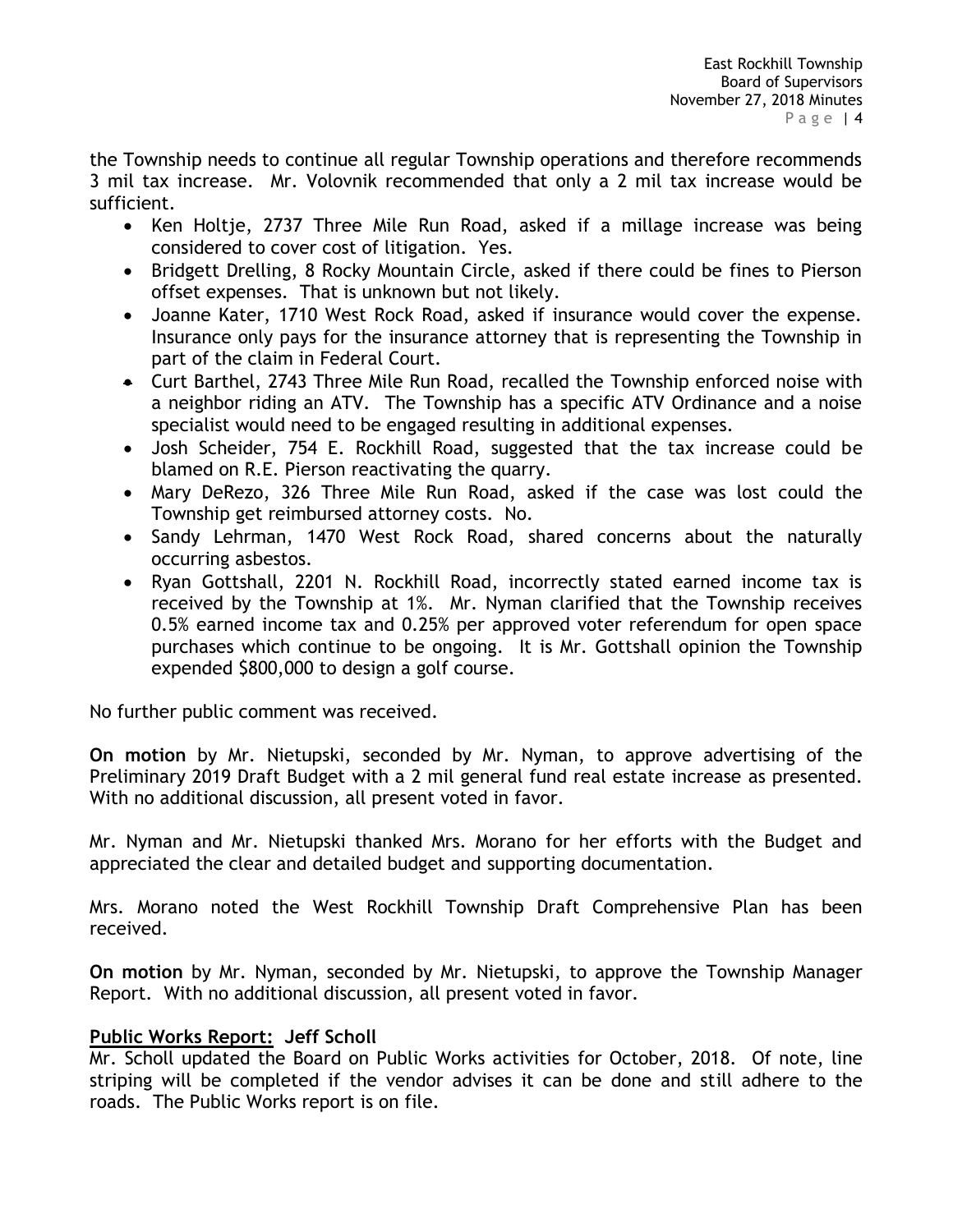**On motion** by Mr. Volovnik, seconded by Mr. Nyman, to approve the Township Public Works Report. With no additional discussion, all present voted in favor.

# **Engineer Report: Steve Baluh, P.E.**

**Subdivision Plan Review Status:** Review dated November 5, 2018 is in the Board's packets. No action is necessary. Mr. Baluh advised a new submission was received for Pennridge Airport Business Park Lots 2 & 3 Land Development.

# **5607 Clymer Road, Johnston Planning Module.**

**On motion** by Mr. Nyman, seconded by Mr. Nietupski, to adopt **Resolution 2018-13** for 5607 Clymer Road, owned by Kimberly Johnston, Planning Module and authorize the Township Manager to execute the Sewage System Maintenance Agreement for a Small Flow Treatment Facility Agreement as prepared by the Township Solicitor. With no additional discussion, all present voted in favor.

### **2003 Old Bethlehem Pike, BARC Planning Module.**

**On motion** by Mr. Nietupski, seconded by Mr. Nyman, to adopt **Resolution 2018-14** for 2003 Old Bethlehem Pike, owned by BARC, Planning Module and authorize the Township Manager to execute the Sewage System Maintenance Agreement for a Small Flow Treatment Facility Agreement as prepared by the Township Solicitor when received. With no additional discussion, all present voted in favor.

# **2408 Hill Road, Grochowski Jr Planning Module.**

**On motion** by Mr. Nyman, seconded by Mr. Nietupski, to adopt **Resolution 2018-15** for 2408 Hill Road, owned by Leon A. Grochowski, Jr., Planning Module and authorize the Township Manager to execute the Sewage System Maintenance Agreement for a Small Flow Treatment Facility Agreement as prepared by the Township Solicitor. With no additional discussion, all present voted in favor.

#### **MS4 Permit.**

DEP has provided notice that the submitted Planning Area Map can move forward to public participation. DEP has granted an extension deadline to January 25, 2019.

**On motion** by Mr. Nietupski, seconded by Mr. Nyman, to authorize advertising the MS4 Permit for the 30-day public comment period with written notice to private property owners with basins. With no additional discussion, all present voted in favor.

**On motion** by Mr. Nyman, seconded by Mr. Nietupski, to approve the Township Engineer report. With no additional discussion, all present voted in favor.

# **Solicitor Report: Patrick Armstrong, Esq.**

#### **Preliminary Earthmoving Agreement for Mehmanus Holdings 1419 Ridge Road:**

**On motion** by Mr. Nyman, seconded by Mr. Nietupski, to authorize the Chairperson to execute the Preliminary Earthmoving Agreement for the Mehmanus Holdings Land Development Plan contingent on financial security being established as presented. With no additional discussion, all present voted in favor.